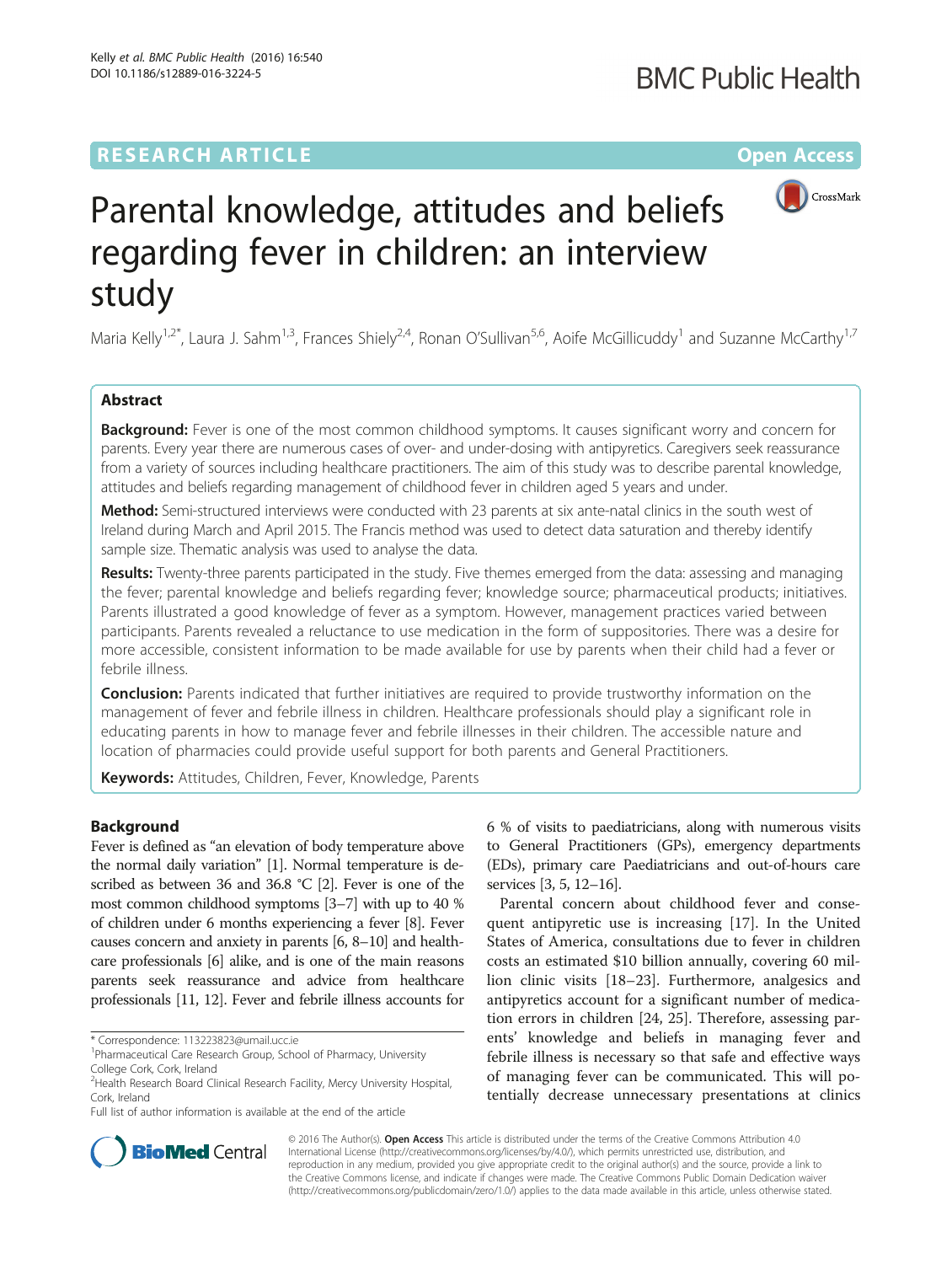and hospitals [[26, 27](#page-6-0)] along with unintentional over- and under-dosing with antipyretics [[6, 28\]](#page-6-0).

The UK-based National Institute for Health and Care Excellence (NICE) Guideline Development Group on the assessment and management of feverish illness in children younger than 5 years recommended that a study be undertaken to investigate home-based antipyretic use and parental perception of distress in children with febrile illness (1). It was suggested that the study should include parents' and carers' interpretation of distress, including: help seeking behaviour, what triggers presentation to a healthcare professional, what triggers the decision to give a dose of antipyretic, and what triggers the decision to change from one antipyretic to another (1). Furthermore, a review of scientific literature indicated that parental knowledge regarding definition and management of fever is deficient [\[18](#page-6-0), [29](#page-6-0)–[32](#page-6-0)]. Studies from the United States of America, France, Palestine and Saudi Arabia have shown that parents rarely define fever correctly [\[18](#page-6-0)], are unaware of the correct frequency to administer antipyretics [\[29\]](#page-6-0), have misconceptions regarding fever [\[30\]](#page-6-0) and engage in practices which differ from recommendations [[3, 5\]](#page-5-0). However, why parents have these misconceptions is unclear as in-depth interview studies to provide explanations for such practices are limited [\[10, 33, 34\]](#page-6-0). The purpose of this study was to examine the knowledge, attitudes and beliefs of parents regarding fever and febrile illness in children under 5 years of age.

# Method

### Design

A phenomenological approach was used to explore the lived experiences of parents when caring for a febrile child. Phenomenology examines human experiences through detailed descriptions of these experiences [\[35, 36\]](#page-6-0). It involves studying a small number of participants through in-depth engagement to develop patterns and assign meaning [[35](#page-6-0), [36](#page-6-0)]. The researcher excludes their own pre-conceived ideas and notions so that the experiences of the participants are elucidated from the research [\[35, 36](#page-6-0)]. Frameworks or other structures are not used in this type of research [[35](#page-6-0), [36\]](#page-6-0). Using this approach allowed for a deeper understanding of the lived experiences of parents [[37](#page-6-0), [38\]](#page-6-0).

# Data collection

A topic guide for semi-structured interviews was developed based on the study objectives, drawing on existing literature and professional opinions. Table 1 summarises the final topics discussed.

Eligible participants were parents of children where at least one child was aged 5 years or younger at the time of the study. All interviews were conducted by MK, a research pharmacist not involved in the care of the children.

Table 1 Topics discussed in interviews

| Demographic information                         |
|-------------------------------------------------|
| Identifying fever                               |
| How to assess fever                             |
| Normal and febrile temperatures                 |
| Beliefs and thoughts about fever                |
| Practices used to manage fever                  |
| Services used when child/children have fever?   |
| Knowledge about fever in general                |
| Where parents obtained their knowledge on fever |
| Need for/form of additional resources           |

Participants had no prior knowledge or relationship with the interviewer. The guide was piloted with eight parents who suggested modifications (decreasing number of questions asked and clarification of questions) based on their experiences with fever in children. Interviews took place in March and April 2015 in ante-natal clinics located in: Bantry General Hospital, Cork University Maternity Hospital, Mallow Primary Healthcare Centre, Mitchelstown Living Health Centre, St. Finbarr's Hospital and St. Mary's Health Campus. These clinics were selected to minimise selection bias, as they provide services to parents in the South West of Ireland, covering a wide geographical area and thus a wide range of demographics.

From the selected clinics, convenience sampling was undertaken; the primary researcher (MK) or a midwife invited participants who presented at the clinic on a given day to participate. Participants were free to decline participation in the study. No incentive to participate was offered. Written informed consent was obtained from participants.

The Francis method was used to guide the process of determining data saturation (when no new data occurred from a further three interviews) and hence sample size [[39\]](#page-6-0). The point at which data saturation occurred determined sample size. Repeat interviews were not performed. Participants were not asked to review their transcripts. Field notes were made following each interview.

# Analysis

Thematic analysis was used to analyse the data [[40](#page-6-0)]. Open coding of meaning units captured the knowledge, attitudes and beliefs of the participants. Inductive reasoning (coding) was used to construct salient categories of meaning and to identify relationships between categories derived from the data. Thematic analysis offered the opportunity to explain the social processes under study.

Data (transcripts and field notes) were entered into QSR International's NVivo 10 Qualitative Data Analysis Software [[41\]](#page-6-0). An inductive semantic approach to analysis was used to analyse the data [\[40\]](#page-6-0).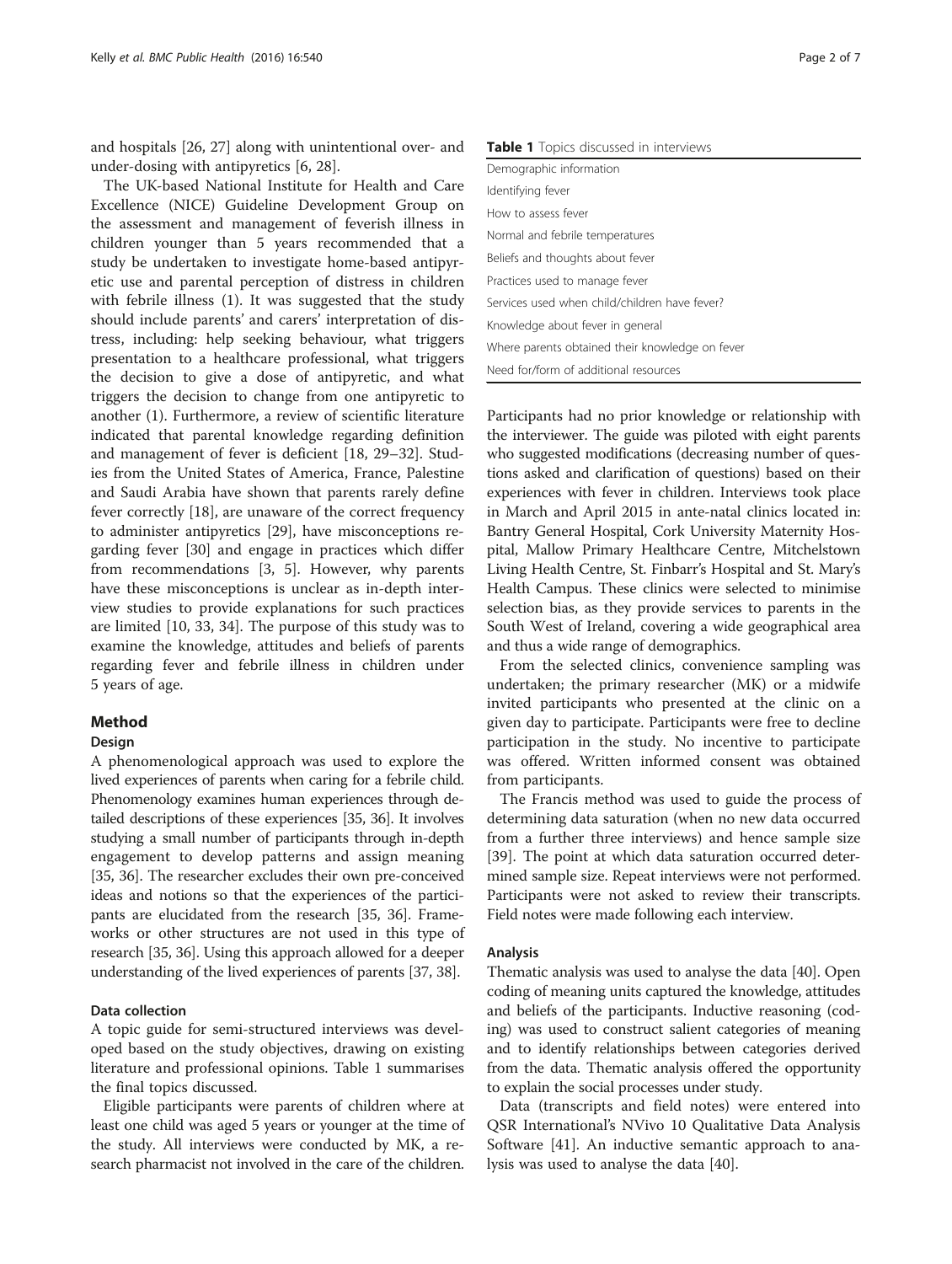The data were broken down into discrete incidents [[42\]](#page-6-0) and coded into categories. Two forms of categories were observed in the data: categories derived by the participant; and categories identified by the researcher as significant to the project's focus of inquiry. Categories were exposed to content and definition changes as units were compared and as relationships between categories were developed or refined during analysis.

# Inter-coder reliability

A sample of three random transcripts were assessed by a co-author (AMG) in order to ensure coding consistency and aligned thinking between coders regarding the final themes. An inter-rater reliability score was calculated using Cohen's Kappa by comparing coded transcripts from MK and AMG. Cohen's Kappa scientifically measures the degree of agreement between coders and ranges from 0 to 1; 0 indicating no agreement and 1 indicating perfect agreement [[43](#page-6-0)].

# Reporting

This study is reported following the Consolidated criteria for reporting qualitative studies (COREQ) guidelines [[44](#page-6-0)].

# Results

The results presented here reflect the entire data set and provide a rich thematic description of the data so as to convey a sense of the predominant themes.

# Characteristics of respondents

Of the forty-six parents invited to participate in the interviews, 21 did not meet the inclusion criteria. Two parents declined to participate (due to lack of time) leaving 23 parents who participated in 21 interviews. If both parents were present and were willing to participate, then both were included in the interview (which occurred in two interviews). The mean length of interviews was 6 mins and 40 s. Twenty mothers and three fathers were interviewed. Twenty two parents were Irish and one parent was of Polish origin. Over half of participants were private patients (were in possession of private health insurance or paid for medical services). Data saturation was reached following 19 interviews. A further 3 interviews were carried out as per the Francis method [[39\]](#page-6-0). Table 2 describes the characteristics of the participants and their children.

| Table 2 Participant and child characteristics |  |
|-----------------------------------------------|--|
|-----------------------------------------------|--|

|       | Age of parent<br>(years) | Number of<br>children | Age of children<br>(years) |
|-------|--------------------------|-----------------------|----------------------------|
| Mean  | 31.7                     | 1.5                   | 4.6                        |
| Range | $26 - 40$                | 1–4                   | $1 - 15$                   |

A thematic coding inter-rater reliability score of 0.84 was obtained. Five themes emerged from the data: assessing and managing the fever; parental knowledge and beliefs regarding fever; knowledge source; pharmaceutical products; and initiatives.

# Assessing and managing the fever

Parents tended to assess the overall condition of the child before evaluating the illness: "You wouldn't go by temperature though, I'd judge her humour" (Interview 2).

Parents differed with regard to pharmacological and non-pharmacological fever management: "I'd probably leave it. No, I'd leave it a little bit and see - and you know, take it from there" (Interview 13). Some would wait and see before medicating: "I'd strip them down first, and maybe use a cold facecloth on their heads to see if that worked" (Interview 4); while others used medication immediately. There was evidence that practices which have been designated as ineffective were still being used such as tepid sponging: "I give them a spoon of Calpol or a cold cloth on the forehead" (Interview 19).

# Parental knowledge and beliefs regarding fever

Temperatures that parents associated with fever ranged from 37.5 to 39 °C. Parents reported a range of temperatures to define normal temperature between 36 and 38 °C. Parents often believed that fever was a sign of something such as a cold, teething or an infection. Some parents believed that fever was beneficial: "It's basically - fever helps the body get rid of whatever is inside. Infections and stuff" (Interview 3). The majority of parents believed fever was a normal childhood ailment: "I think it's just part of growing up and everyday things" (Interview 13). A minority of parents perceived that they had limited knowledge regarding fever: "Probably I think even for myself I would probably be misinformed on a lot of conditions and fever and what is actually normal and what is not normal, you kind of, I would just kind of guess maybe" (Interview 11).

Parents had a variety of worries and concerns when their child had a fever. These worries and concerns were as a result of parental beliefs, attitudes and knowledge level regarding fever and febrile illness. These mainly centred on complications such as meningitis and convulsions: "Yeah. I mean, that's where sometimes that'd be the worry. Like, if it gets to such a level where there would be convulsions" (Interview 21). Other concerns included the height of the fever, how quickly the fever rises, poor appearance of the child (including behavioural changes) and cause of fever. Some parents were not concerned by a low-grade temperature while others were immediately worried at any increase in temperature above their definition of normal temperature. Overall, parents worried if a high temperature persisted: "But if it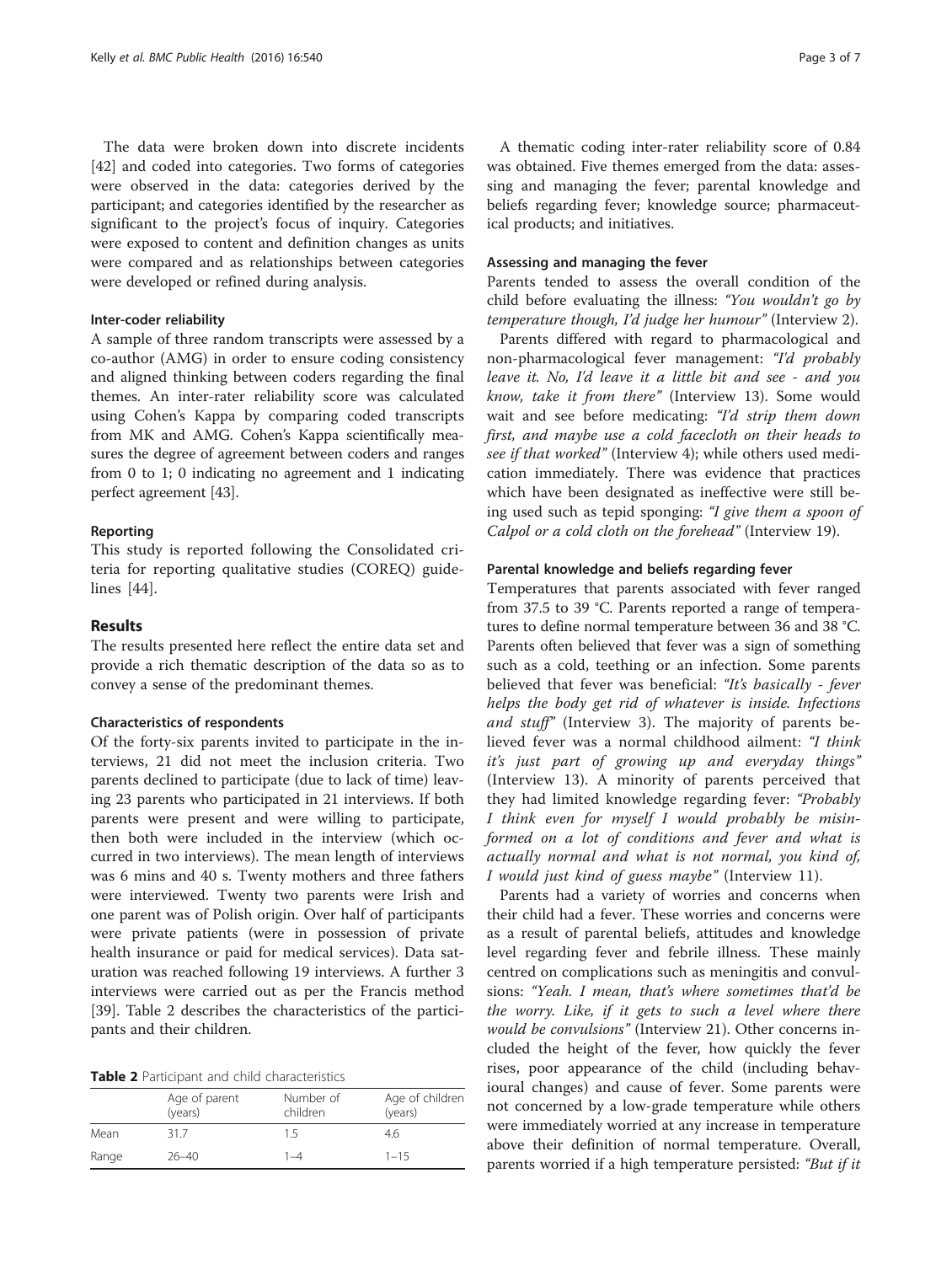persisted I would tend to be nervous" (Interview 17), particularly if medication did not decrease the temperature.

### Knowledge source

Parents' main method of seeking help and sharing responsibility was to consult family members or a GP: "First would be family, I would say, because I would be the youngest in my family so I have some olders that have kids" (Interview 14). For a number of parents, information from family was given extra importance. Help-seeking incorporated parents seeking care for their child and also seeking knowledge from the GP regarding the symptoms. Some parents referred to telephoning the GP prior to presenting at the clinic to check whether it was necessary to attend. A minority of parents referred to using nurse-led phone lines or booklets provided by private health insurance companies. Parents also presented at out-of-hours services. No parent reported presenting at an ED without being referred there by their GP. The main reason selected for consulting GPs was to share responsibility with a professional: "Normally what we use, we go to the doctor and they tend to give us advice and that's kind of it then. I wouldn't feel the need then to maybe second guess the doctor. If I think that it's working, what they've suggested, I just tend to leave it at that" (Interview 20).

There were mixed feelings on using the internet for information. Some parents felt that they could not always trust the information contained on internet sites. Others felt that if the information on a few websites concurred, then it was safe to use: "I just kind of - I'd look at three or four of them (webpages), to be honest, and compare their answers" (Interview 1). Some parents preferred webpages created for parents which used jargon-free terms.

Parents also relied on past experience to guide their management, together with getting to know the child: "Finding out as time goes on, and getting to know the child, and know that this is not normal today, because she's never behaved like this" (Interview 8).

# Pharmaceutical products

The main pharmaceutical products used were Calpol® (paracetamol) and Nurofen® (ibuprofen) as parents believed these medications decrease high temperatures. The key reason for selecting a particular antipyretic was related to child attitude and preference with regard to the medication: "Yeah, that's just because of her. She won't take anything else (Calpol<sup>®</sup>)" (Interview 18). Certain parents believed that Nurofen® was more effective than Calpol® to reduce a high temperature. There was evidence that some parents alternated antipyretics as they believed this practice decreased high temperatures more efficiently than use of a sole agent. Parents indicated that they used both liquid and suppository form of

medicines, however liquid forms were more commonly used.

There were contrasting attitudes with regard to forms of medication used, with several parents indicating that they did not like to use suppositories: "No, I hate it (suppositories), and I'm not going to do that to my children" (Interview 19). Others believed that suppositories were difficult to use. However, parental attitudes towards suppository use sometimes changed when the child had a particularly high temperature: "I would use the suppository ahead of the liquid if it was over 38.5" (Interview 9), "...as a suppository form it gets done quickest, I think" (Interview 10) or when recommended by doctors. Despite the awareness that suppositories were equally or more effective than liquid forms of antipyretics, parents' attitudes towards suppositories resulted in reluctance to use them.

# Initiatives

Parents' level of knowledge, beliefs and attitudes regarding fever resulted in an overall desire for initiatives: "Oh yeah. Definitely. Where they're getting it at the moment only is the doctor's rooms. Not being funny like which as I say, where do they end up? If you had a site to go to it'd be handy" (Interview 14). The majority of parents were of the opinion that accessible, consistent information was necessary: "I suppose there would be a need for it, for people who wouldn't have any experience, especially people maybe with their first child or something like that" (Interview 20). A variety of means of transmission for the information were suggested including booklets, apps, a leaflet, books or via the Public Health Nurse. Other suggestions included the provision of visual information: "It's something visual, if you could see the visuals, do you know" (Interview 14). Parents suggested that they were often distracted when receiving information and therefore were of the opinion that information should be available in a form which could be accessible when their child was sick: "I don't know where else that you would access it because I don't think that mothers, being first time or otherwise, have a lot of time to be reading stuff. A friend of mine said that her grandmother always said that first-time mums, you could be having a conversation with them, but they're thinking about something else entirely. They're not hearing you." (Interview 8).

# **Discussion**

The knowledge, attitudes and beliefs of parents of children with at least one child aged five years of age or under were identified through semi-structured interviews. Five themes emerged from the data: assessing and managing the situation; parental knowledge and beliefs regarding fever; knowledge source; pharmaceutical products; initiatives.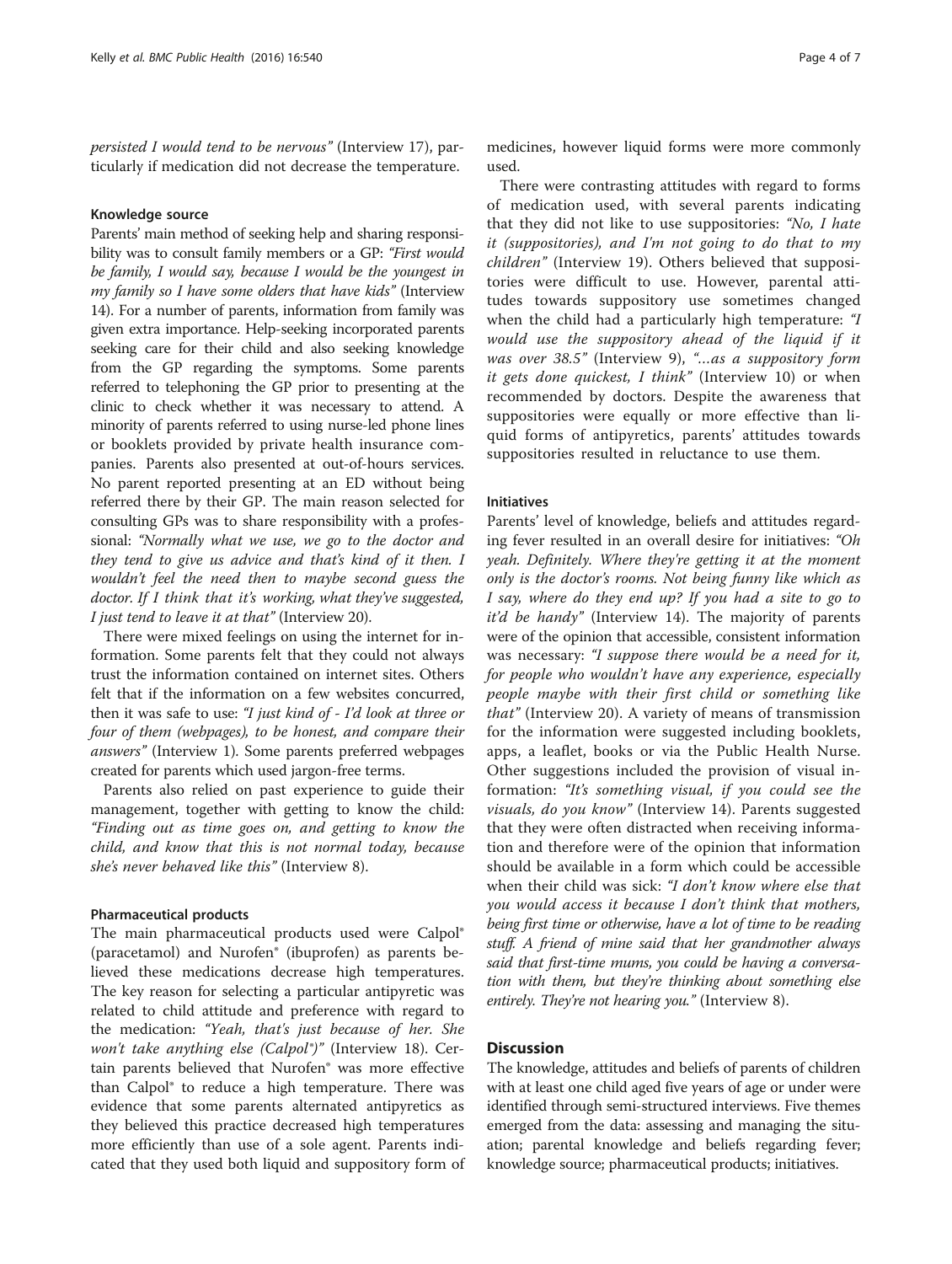The data indicate that parents had a good level of knowledge regarding fever and febrile illness. However, a desire to seek information and share responsibility encouraged parents to seek the opinions of others, especially healthcare professionals with regard to the severity of symptoms and management strategies. Parents expressed a desire for simple, accessible information to be provided which could be referred to when required.

Most parents accurately described normal and febrile temperatures in line with previous research [\[45\]](#page-6-0). However, definitions of normal and febrile temperatures overlapped. This illustrates a general rather than a specific knowledge of temperature ranges. Parents' ability to offer broad rather than specific information may be as a result of healthcare professionals assuming a higher baseline knowledge and therefore not providing precise temperature ranges with a description of whether the temperature is in the normal or febrile range. It could also be a result of parents receiving mixed messages from a variety sources including healthcare professionals, family, friends and internet-based sites. Healthcare professionals should be encouraged to express clear temperature ranges when describing normal and febrile temperatures to help communicate this information to parents. Healthcare professionals should also ensure that all messages given to parents regarding fever are based on standardised, evidence-based information to eliminate conflicting information.

Parents indicated that temperature alone was sometimes used as a trigger to administer antipyretics. Some parents in this study believed that fever should not automatically be treated in children who are not distressed, as supported by existing literature [[9, 34](#page-6-0), [46](#page-6-0), [47](#page-6-0)]. Similar to previous research, parents believed that fever could cause adverse effects such as seizures [[8](#page-6-0)]. However, attitudes of parents in this cohort showed no awareness that lowering the temperature or the use of antipyretic agents does not prevent febrile convulsions, which contrasts with existing literature [[1,](#page-5-0) [9](#page-6-0), [46](#page-6-0)–[48\]](#page-6-0). Most febrile seizures occur at the onset of fever, hence explaining why prophylaxis is ineffective in most situations [\[48\]](#page-6-0). No parent in this cohort mentioned the side effects of paracetamol [[46](#page-6-0)] documented in previous studies. Similar research conducted in Denmark indicated that parents were reluctant to use medication, possibly due to negative effects of medication [[34](#page-6-0)], which was not illustrated in this cohort. This indicates that risk factors associated with antipyretics may not be a key priority for parents in Ireland when deciding to use antipyretics. A lack of parental information or misinformation regarding the inability of antipyretics to prevent febrile seizures, lowering temperature level not automatically preventing febrile seizures, and that antipyretics have side effects, may offer an explanation for the substantial use of antipyretics, as

previous research has shown that antipyretics are some of the most commonly used drugs in children [[49](#page-6-0)].

This study demonstrates that parental attitudes towards seeking information is possibly linked to a lack of confidence when managing fever. Parents with private health insurance referred to using resources which were made available by private health insurance companies such as nurse phone lines and books. Perhaps similar initiatives should made available to non-insured parents to decrease health disparities. Failure by parents to shoulder any diagnostic risk overloads health systems and subjects children to unnecessary worry and investigation [\[50](#page-6-0)], therefore initiatives to help parents deal with risks and uncertainty associated with fever and febrile illnesses need to be introduced to prevent or reduce over engagement with health services.

This study confirms that a high temperature is a trigger for parents to alternate their use of antipyretics. Health professionals frequently recommend treatment regimens for children with fever that either combine or alternate paracetamol and ibuprofen [[51, 52\]](#page-6-0). However, guidelines recommend that paracetamol and ibuprofen should not be used together [[1](#page-5-0)]. Healthcare professionals need to offer advice to parents which follows current guidelines to help reduce ambiguity surrounding the correct management of fever. There was no evidence that parents in this study believed that resolution of fever following administration of paracetamol or ibuprofen does not reflect the severity of the illness or that the severity of the illness does not correlate to the height of the temperature when a child is over 6 months old, which contrasts with existing literature [[47\]](#page-6-0).

Parents were reluctant to use suppositories, a finding which diverges from earlier research [\[53\]](#page-6-0). Parental negative attitude towards to the use of suppositories may be culturally linked as suppository use in other cultures is the preferred method of administration. Previous research indicated that 97 % of parents in an Icelandic study had used suppository forms of paracetamol for children and 56 % of participants exclusively used suppository forms of paracetamol [[53\]](#page-6-0).

Similar to previous research [\[5,](#page-5-0) [8](#page-6-0), [34](#page-6-0), [54](#page-6-0)], parents indicated that written information with the incorporation of visual aids would be a welcome addition to family-centred care. Parents illustrated that they wanted to have access to this information when their child is sick, to help guide and reassure them when managing the fever. This finding reflects parents perceived level of knowledge and/or confidence when managing fever in their children. Previous research has also shown that GPs are of the opinion that provision of enhanced information for parents in consulting rooms would decrease consultations due to fever [[7](#page-6-0)]. Most healthcare professionals are conscious that fever in itself is not injurious to health, however, we need to do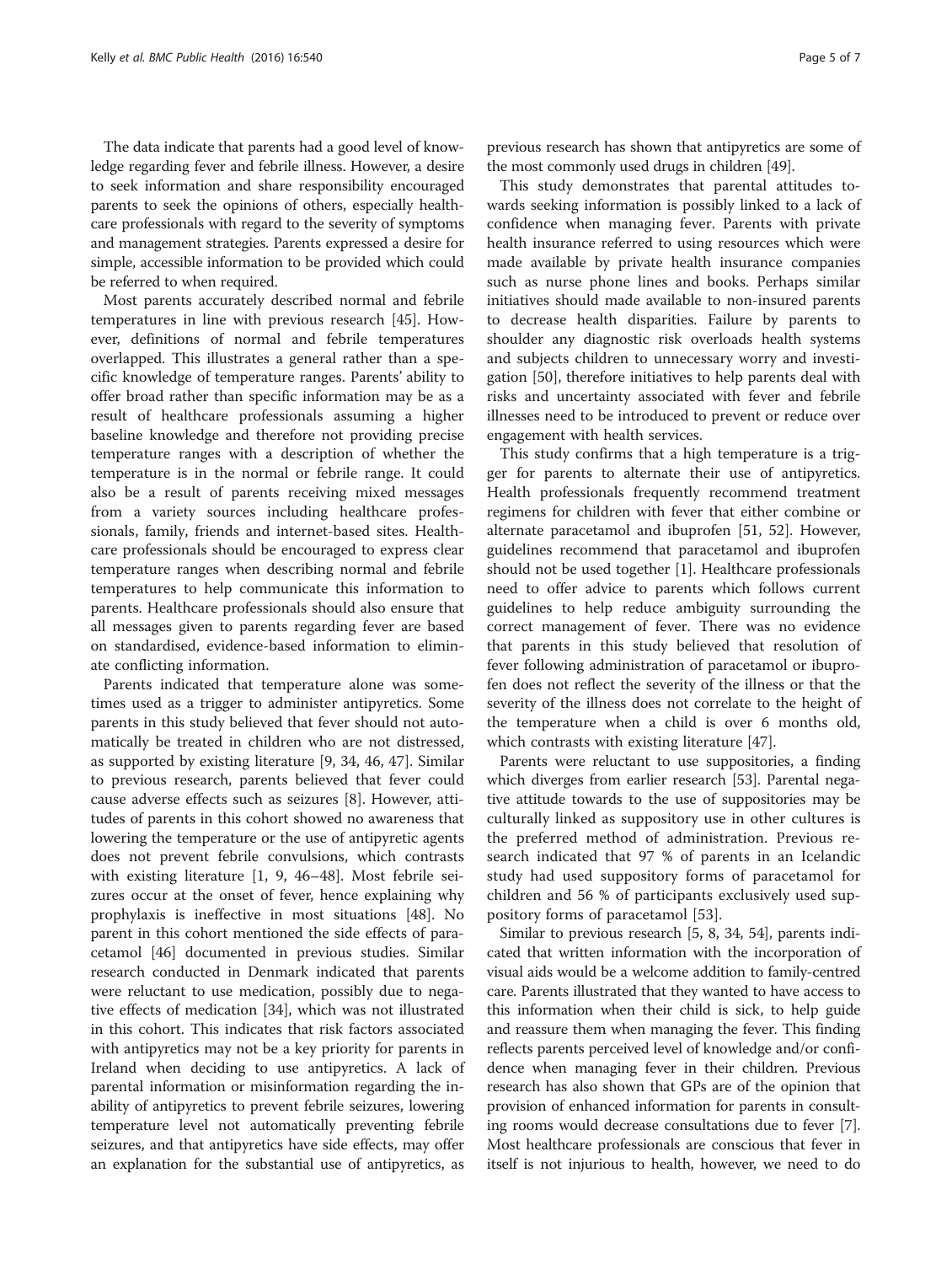<span id="page-5-0"></span>more to communicate the message to parents and carers [[9\]](#page-6-0). Policy makers need to acknowledge the views of parents and GPs on this matter and provide information resources which parents can access to empower parents to manage their child's illness.

As time allotted for health care visits decreases [\[55\]](#page-6-0), the effectiveness of communication needs to be enhanced through increased initiatives, strategies, organised efforts and resources for parents. GPs already perceive that childhood fever consultations place a significant burden on their workload and that time-pressure can lead to frustration when examining children [[7](#page-6-0)]. Therefore, opportunities to educate parents when they attend with their children for regular check-ups or vaccinations should be used to provide information on common childhood symptoms such as fever. Furthermore, Pharmacists are ideally located to provide timely, accurate and accessible support to parents which could alleviate the workload and time pressures for GPs. Every contact a parent makes with a healthcare professional should be used to impart information and provide knowledge to empower the parent. Policy makers should make materials available for effective health education which can be given to parents to take home. Collaboration between healthcare professionals and parents needs to grow in order to increase parental knowledge regarding definition, causes and management of fever and febrile illnesses [\[7, 12](#page-6-0), [55](#page-6-0), [56\]](#page-6-0).

# Conclusion

This study demonstrates that while parents have general knowledge regarding fever, they lack an in-depth knowledge concerning the less obvious details of the symptom. In order to promote health, healthcare practitioners and policy makers need to acknowledge this information gap and target strategies to address the problem so that parents can become fully informed and empowered carers for their children.

# Limitations

As parents were concerned that they may lose their place in the queuing system if they spent too long at the interview this led to short interview duration. A greater number of mothers than fathers were interviewed which could make results of this research more applicable to the maternal rather than paternal viewpoint. However, no variations between the responses of mothers and fathers were observed. The public location and profession of the interviewer could have encouraged socially acceptable answers. In some clinics, a room was provided for interview. These interviews were usually longer and more in-depth information was obtained. However, no difference in ideas or data captured was observed between the interviews in public and private areas. Limited demographic information was collected about participants,

therefore it was not possibly to discern group profiles (e.g. based on education level, health literacy or internet access).

#### Acknowledgements

We would like to acknowledge the support of Cork University Maternity Hospital who facilitated the study and the HRB Clinical Research Facility, Cork, who supplemented training and publication costs associated with this project.

#### Funding

The HRB Clinical Research Facility, Cork have provided funding to publish this paper.

#### Availability of data and materials

The data supporting the conclusions of this article is available upon request.

#### Authors' contributions

MK conceptualized and designed the study, deigned consent forms, patient information leaflets and topic guides, applied for ethical approval, recruited participants, conducted the study interviews, undertook data coding, compiled the results, reviewed and revised the manuscript and approved the final manuscript as submitted. LJS conceptualized and designed the study, assisted with consent form, patient information leaflet and topic guide design, reviewed, revised and approved the manuscript, reviewed and revised and approved the final manuscript. FS conceptualized and designed the study, reviewed and revised the manuscript, and approved the final manuscript as submitted. RO'S conceptualized and designed the study and approved the final manuscript as submitted. AM verified transcripts against audio recordings, undertook data coding and inter- rater reliability testing, compiled the results, reviewed and revised the manuscript and approved the final manuscript as submitted. SM conceptualized and designed the study, reviewed and revised the manuscript and approved the final manuscript as submitted.

#### Competing interests

The authors declare that they have no competing interests.

#### Ethics approval and consent to participate

Ethical approval was granted by the Clinical Research Ethics Committee of the Cork Teaching Hospitals prior to initialising the study (approval references: ECM 3, ECM4). All participants were provided with participant information leaflets and encouraged to ask questions regarding the study. Participants provided written informed consent prior to participation in the study.

#### Author details

<sup>1</sup> Pharmaceutical Care Research Group, School of Pharmacy, University College Cork, Cork, Ireland. <sup>2</sup> Health Research Board Clinical Research Facility Mercy University Hospital, Cork, Ireland. <sup>3</sup>Department of Pharmacy, Mercy University Hospital, Cork, Ireland. <sup>4</sup> Department of Epidemiology and Public Health, University College Cork, Cork, Ireland. <sup>5</sup>School of Medicine, University College Cork, Cork, Ireland. <sup>6</sup>National Children's Research Centre, Dublin 12 Ireland. <sup>7</sup> Department of Pharmacy, Cork University Hospital, Cork, Ireland.

#### Received: 27 January 2016 Accepted: 16 June 2016 Published online: 11 July 2016

#### References

- 1. Fields E, Chard J, Murphy MS, Richardson M. Assessment and initial management of feverish illness in children younger than 5 years: summary of updated NICE guidance. BMJ. 2013;346:f2866.
- 2. Health Service Executive Ireland. Under the weather 2015 [Available from: <http://undertheweather.ie/temperature-information>. Last Accessed 25/4/16.
- 3. Bertille N, Fournier-Charriere E, Pons G, Chalumeau M. Managing fever in children: a national survey of parents' knowledge and practices in France. PLoS One. 2013;8(12):e83469.
- 4. Feverish illness in children: Assessment and initial management in children younger than 5 years. National Institute for Health and Clinical Excellence - Clinical Guidelines. 2013.
- 5. Zyoud SH, Al-Jabi SW, Sweileh WM, Nabulsi MM, Tubaila MF, Awang R, et al. Beliefs and practices regarding childhood fever among parents: A cross-sectional study from Palestine. BMC Pediatrics. 2013;13(1):1–8.